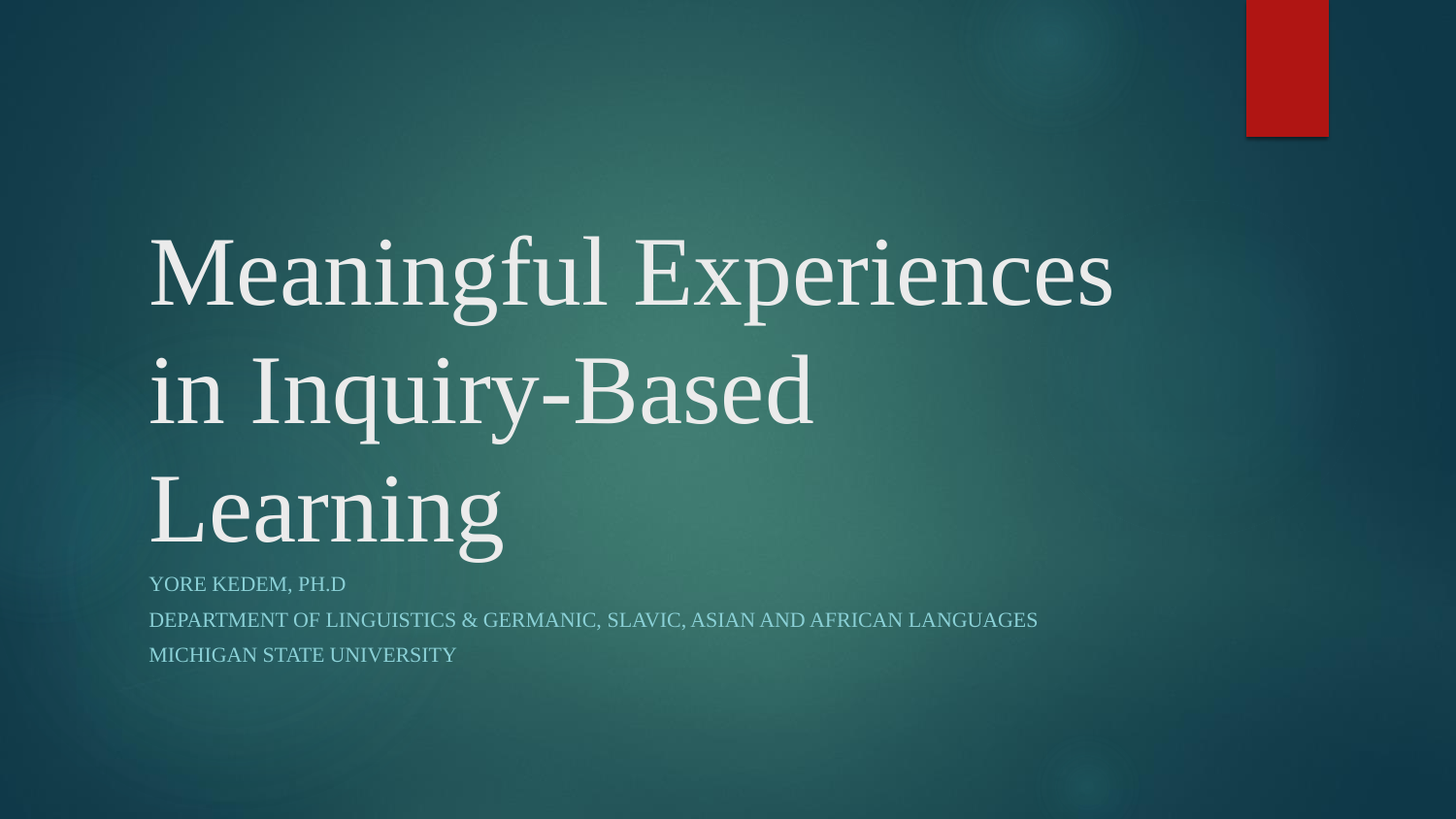## What is Inquiry-Based Learning

Students engage in inquiry projects that are meaningful to them

• These inquiry projects should relate to students' interests

Inquiry process is shared between students and instructor

**Process is shared, results vary**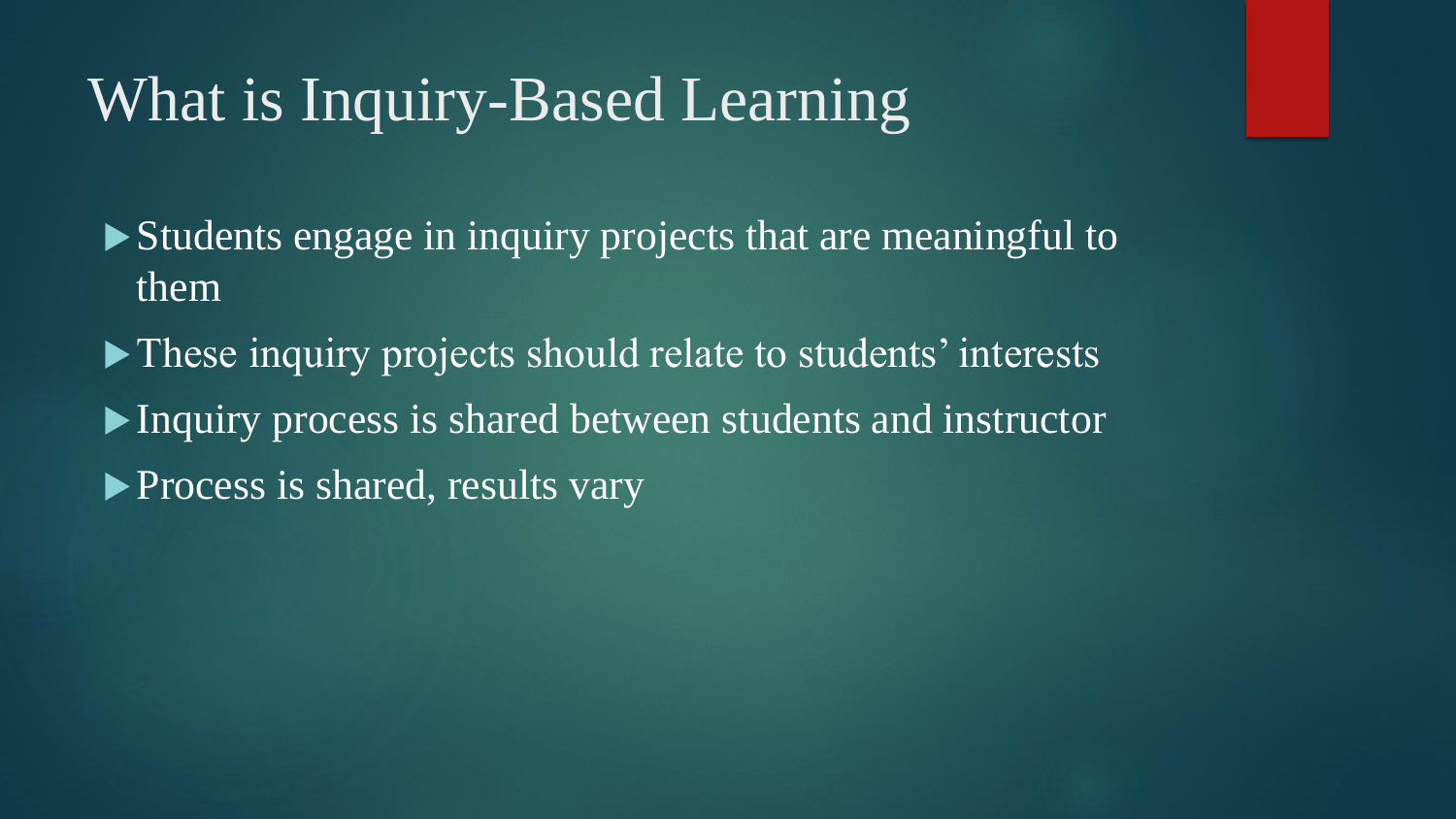The Three-Phased Model (Katz & Chard, 2014)

- Phase One What we Know and What we Want to Learn
- **Phase Two Conduct Research**
- ▶ Phase three Representation and Dissemination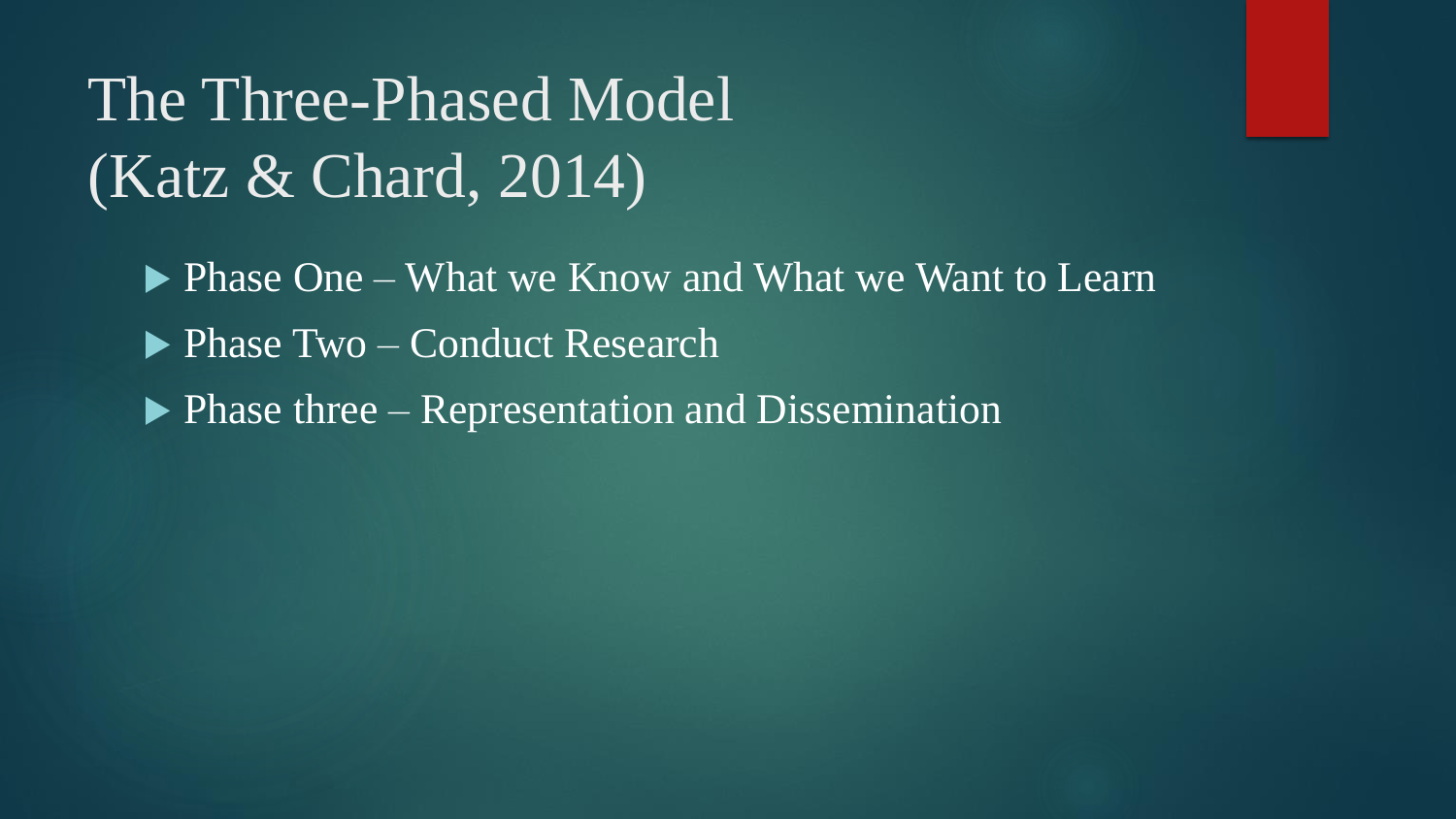# Phase One – What we Know and What we Want to Learn

- Instructor generates an overarching theme for the class
- Students reflect upon their knowledge / understanding of the topic
- **Brainstorm knowledge and ideas and develop a concept** map
- Ask and write research questions
- Come up with ideas and methods to investigate these questions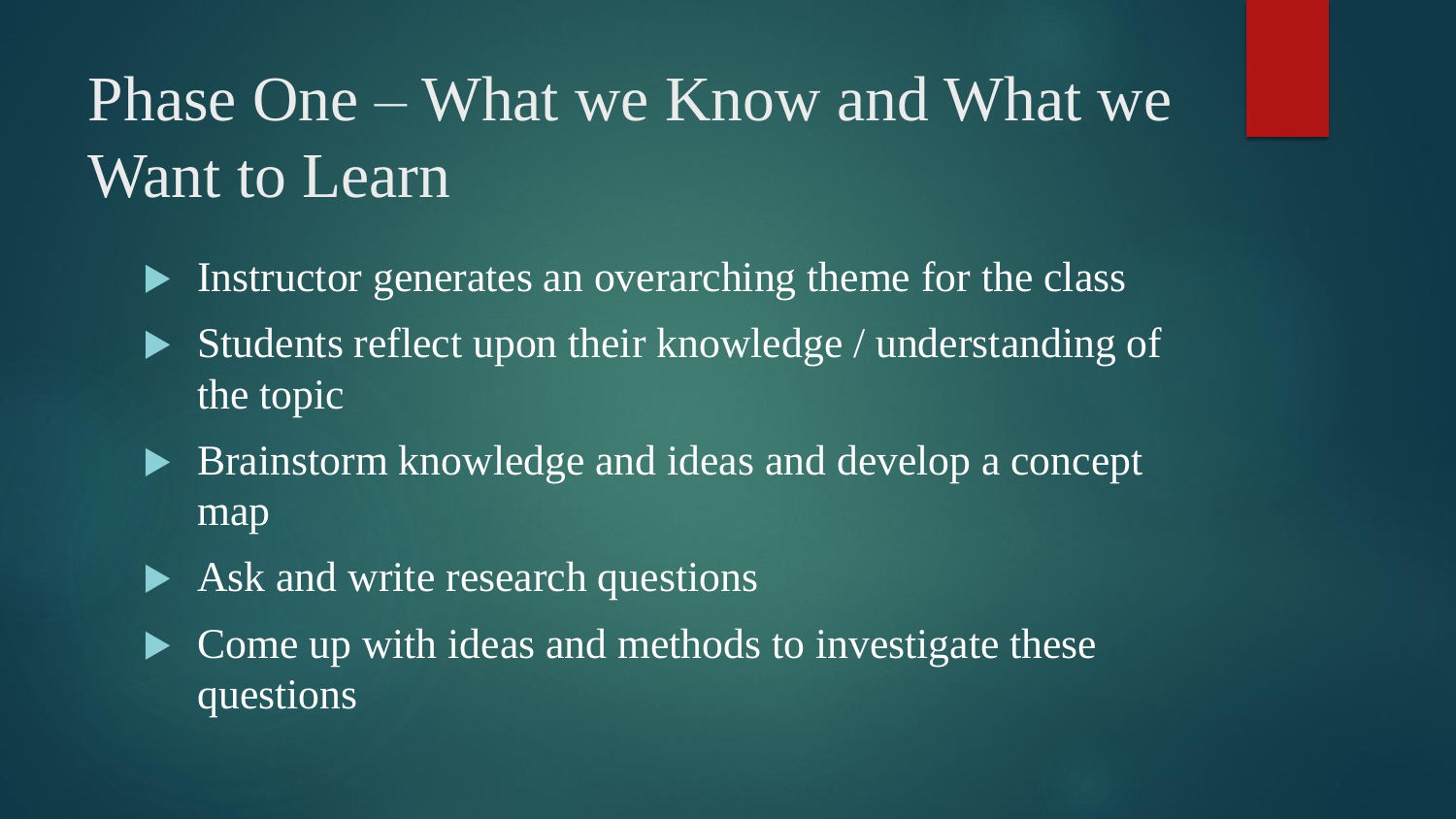# Phase Two – Conduct Research, Accumulate Experiences

Read articles, stories, histories ▶ Watch videos Conduct experiments Conduct observations • Qualitative observations Measurements Conduct interviews Speak to specialists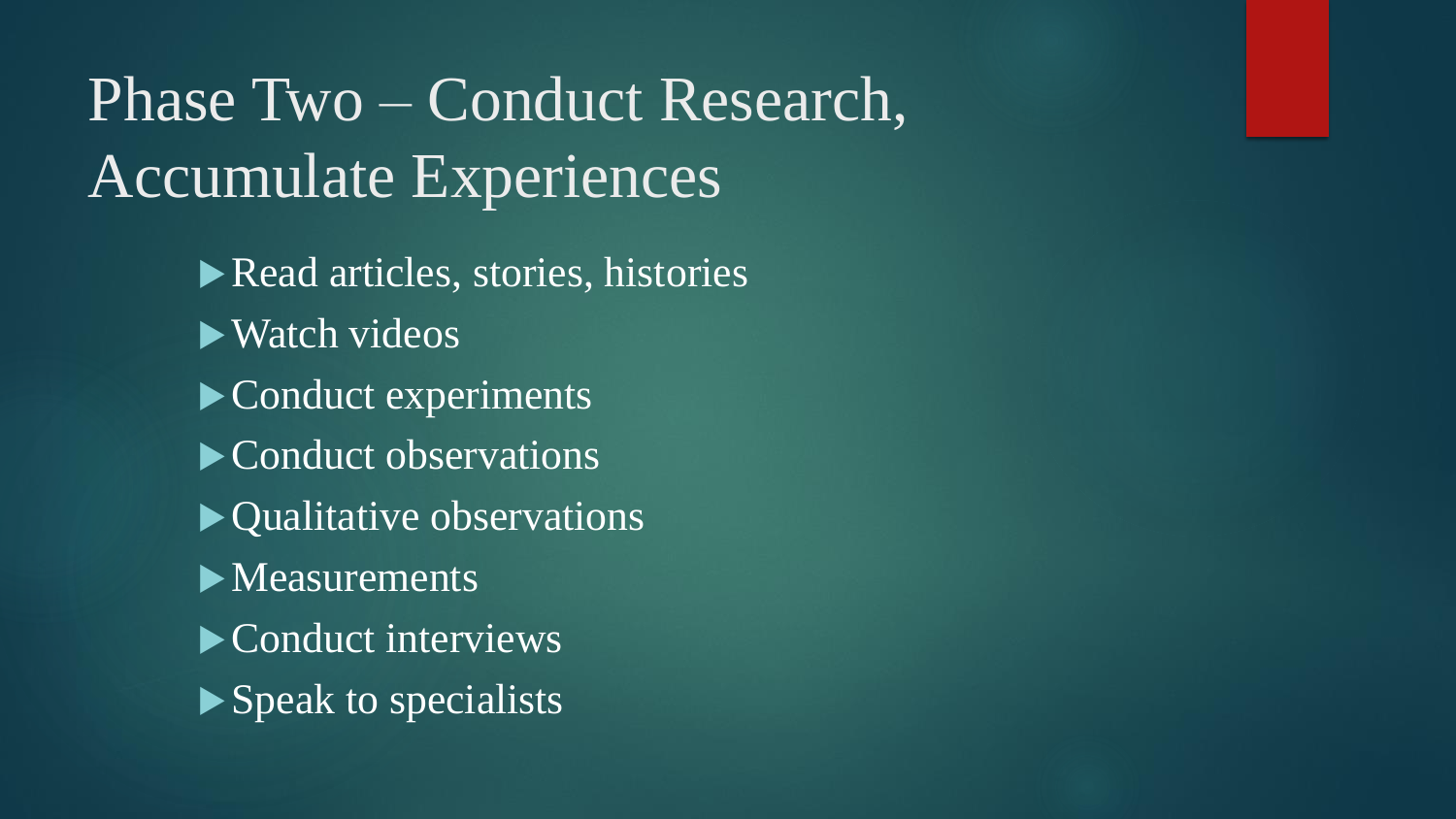## Experiential Learning

▶ Components of an experience (Dewey, 1934) ▶ Temporal and complete  $\triangleright$  Unified by emotion and reaches culmination  $\blacktriangleright$  Immersive ▶ Can be understood only upon reflection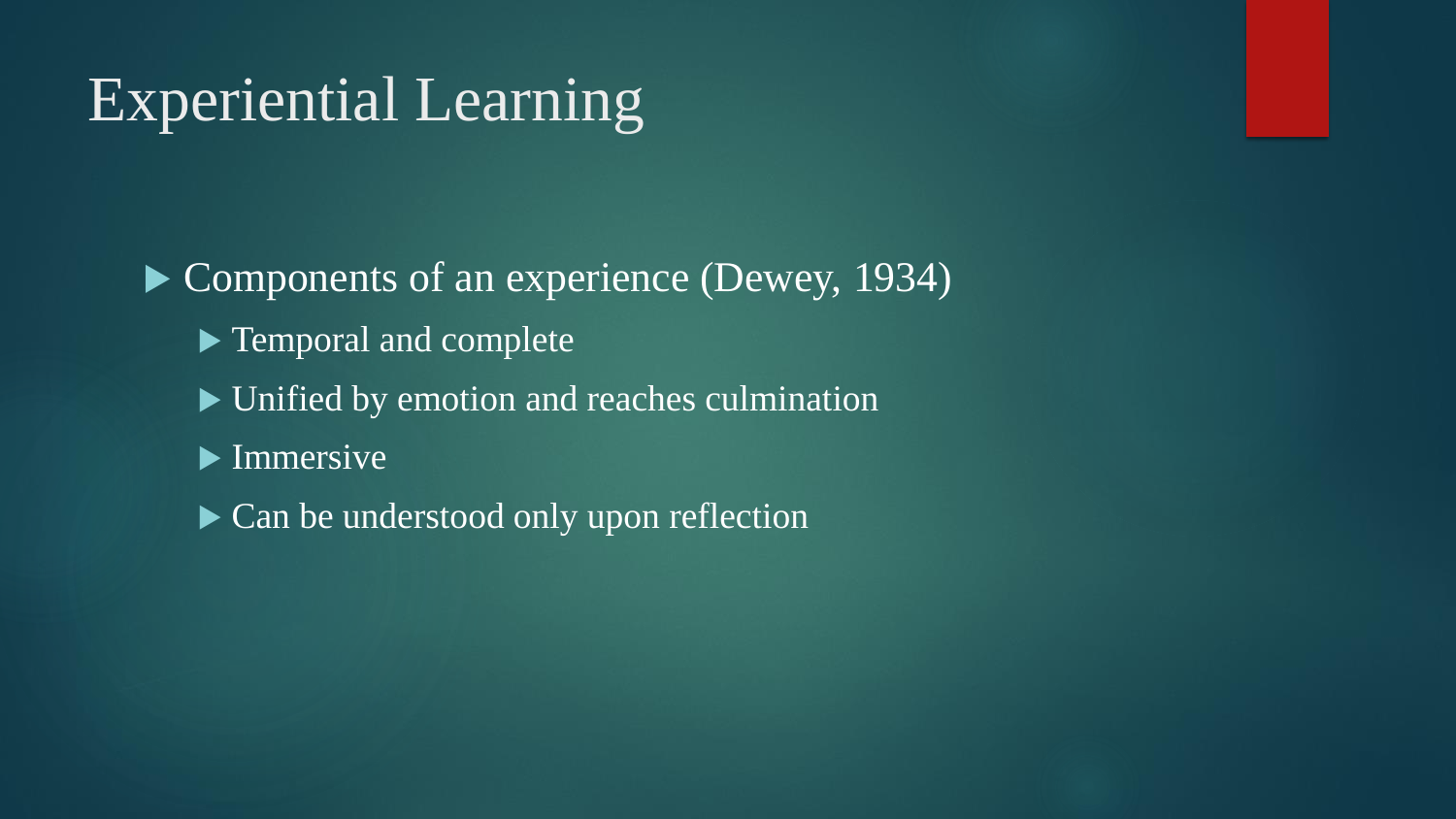#### What makes an experience meaningful?

An experience changes the understanding of prior experiences

- Used to understand future experiences
- Can bring deep conceptual change
- Nuanced conceptual change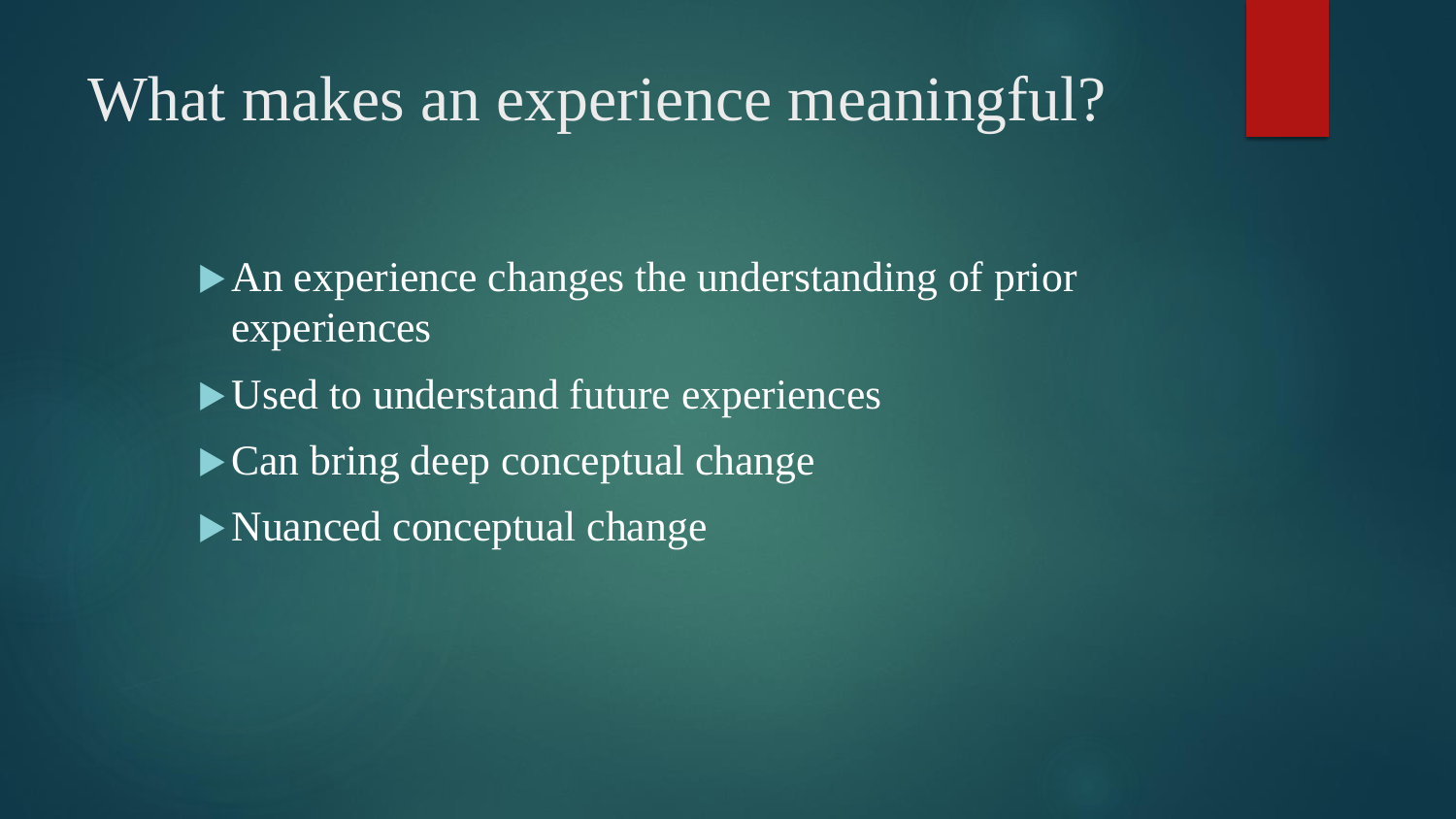#### Creating Meaningful Experiences

What was a meaningful experience for us?

- What would be a meaningful experience for the child / student?
- What is the context for this experience?
	- $\blacktriangleright$  Is there something we love and we want the child / student to love?
	- What does the child find meaningful?
	- ► How is it connected to the material from school?
	- ► How is it connected to what we think is important?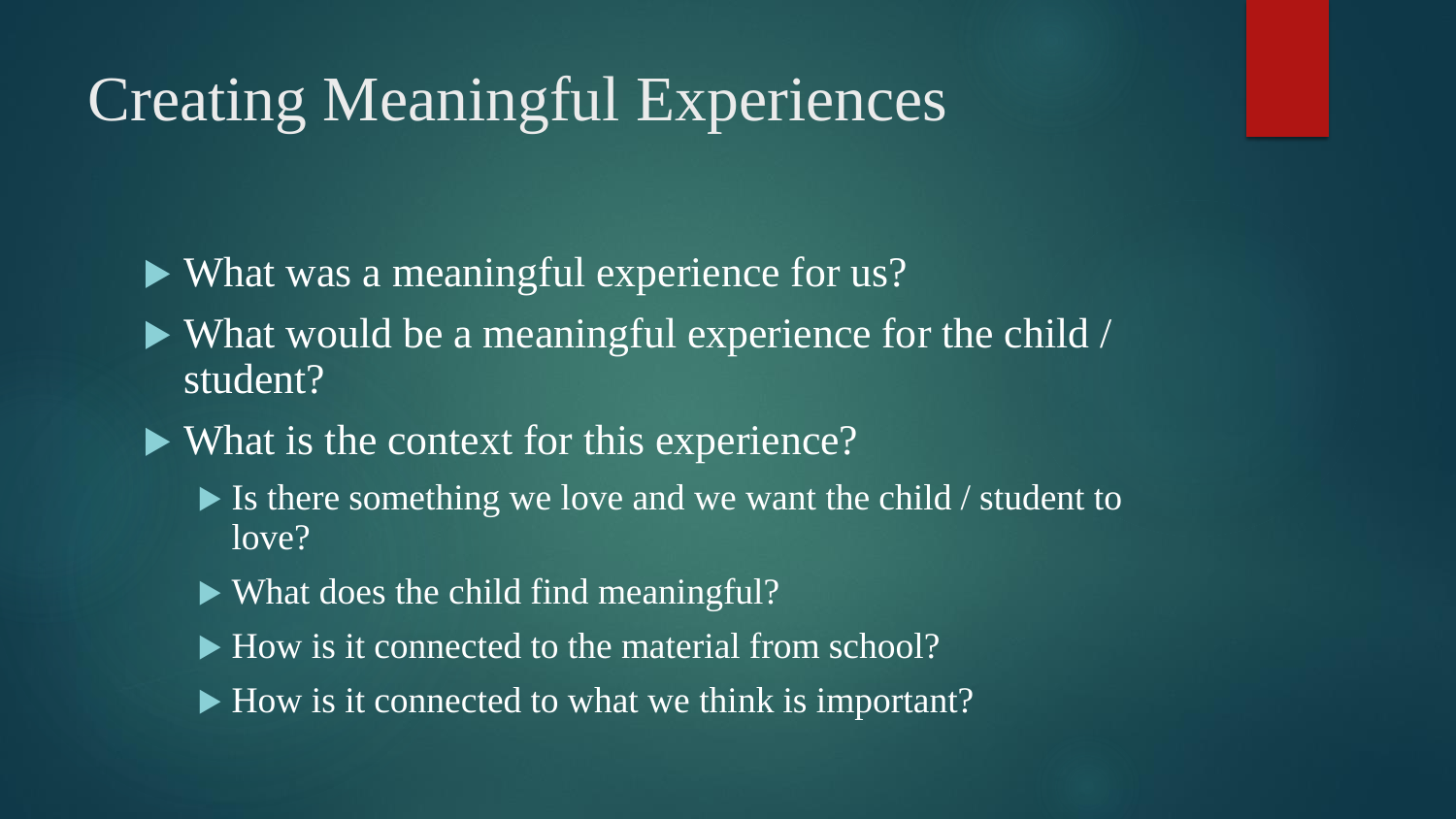## Phase Three – Representation and Dissemination

Write a paper about the project resent the project orally ▶ PowerPoint presentation **Poster presentation**  $\blacktriangleright$  Play Visual representations Songs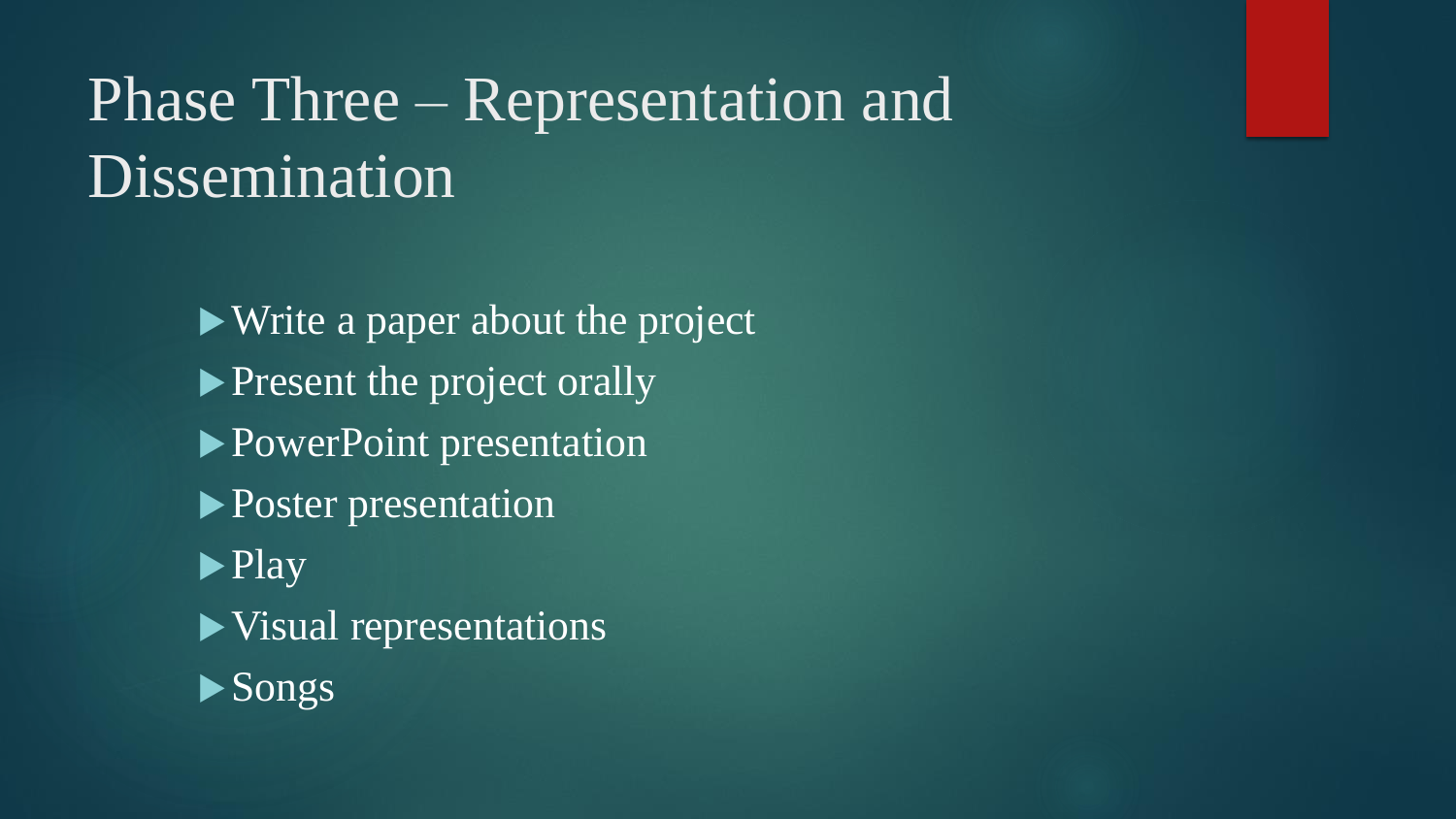#### Inquiry-Based Learning: Challenges

Integrating activities from many curricular areas ▶ Coordinating different activities in different phases ▶ Achieving educational standards ▶ Creating new activities and experiences for the students  $\blacktriangleright$  Planning